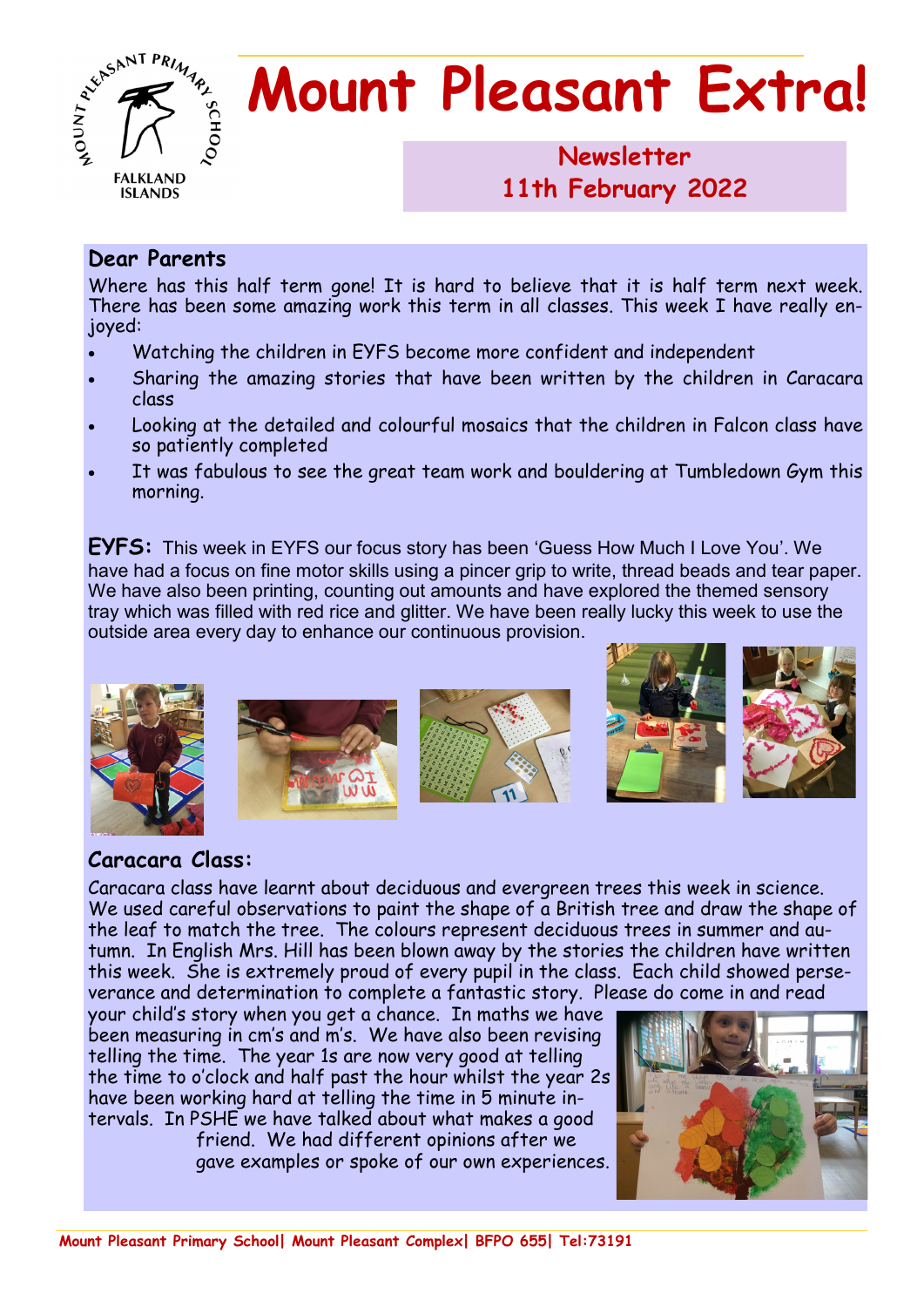## **Newsletter 11th February 2022**



## **Falcon Class:**

This week Falcon class have been busy completing our Roman mosaics which have made a beautiful display in the corridor. The children were asked to design a mosaic around food, plants or animals which were some of the main representations in real mosaics from the time period. Everyone has done a fantastic job and really taken care over the placement of their tiny squares! In English, the children have completed their



diary entries about an Escape from Pompeii and they have moved on to researching for a non-chronological report about an aspect of Roman life. In Science, year 4 have looked at the process of glacial erosion and the role it had in creating the rock runs of the Falkland Islands and Year 3 have looked at how rocks can eventually become soil. History learning this week has been focussed on the legacy of the Romans, looking at



the effects it has on British life today. In Maths the Yr3 children have moved on to reading information from and creating tally charts and pictograms whilst Year 4 have been looking at equivalent fractions and how they represent wholes

and parts of wholes. The children have earned a rest and we hope everyone has a lovely half-term break.



### **Meadowlark Class:**

This week in Maths, we have been learning about ratio and proportion. In English, we have been doing SPaG on semicolons, colons, passive and active voice. In Science we have concluded our unit on learning about animals and their different life-cycles. Did you know that the egg-white from an egg is called the albumen?



Luke



We finished writing up our Shackleton newspaper report for display in Meadowlark. We also did a lot of work in English on spelling, grammar and punctuation. In PSHE we have been looking at ways to raise money for different charities. Our group will be supporting WATER AID.

Lara